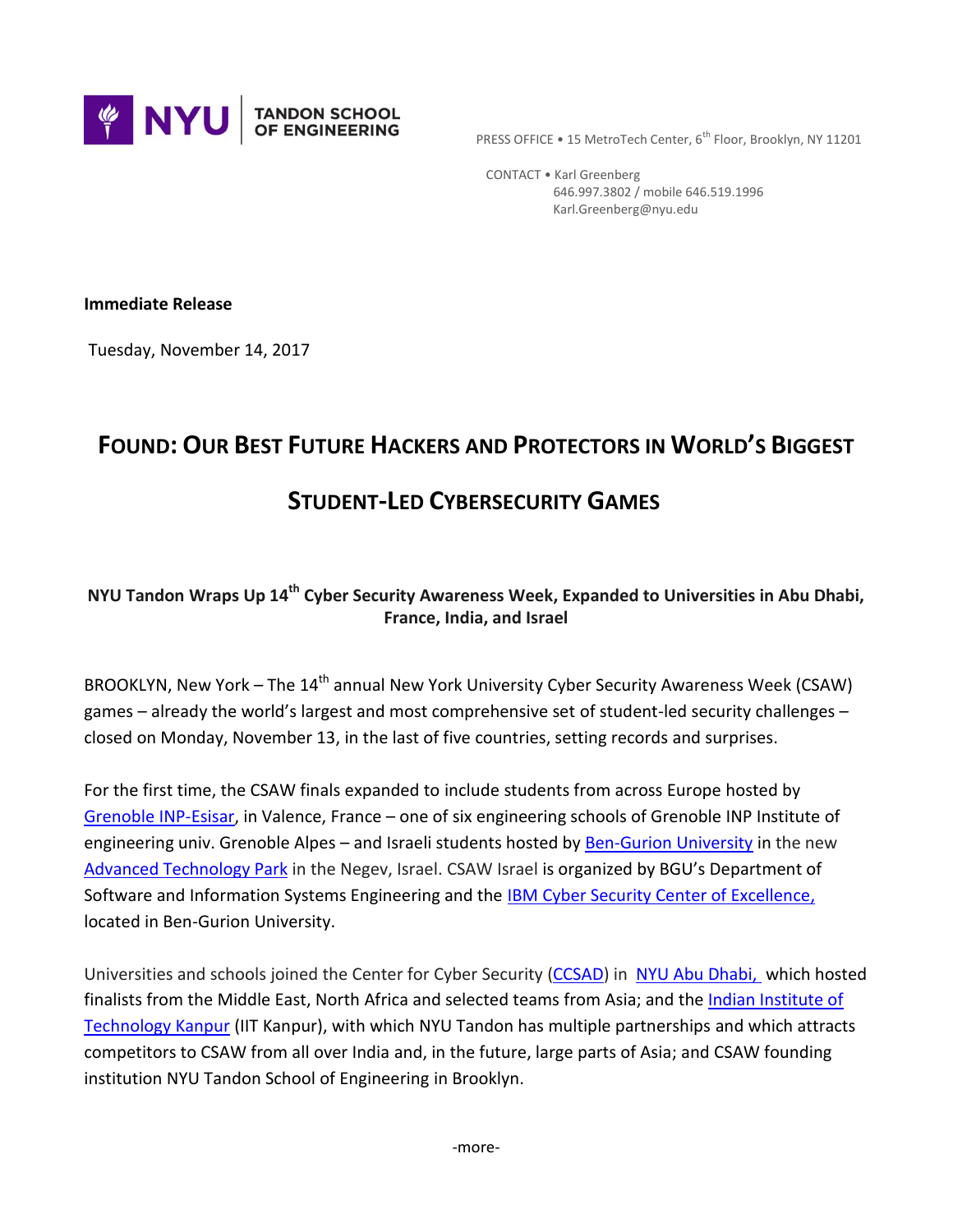More than 400 elite students from high school through doctoral programs who had beaten over 12,000 participants from 98 countries in preliminary rounds gathered at four of the regional hubs November 9-11, 2017; in Israel, the CSAW finals ran November 12-13.

"The CSAW games have proved an outstanding tool to engage and educate students, and we are proud that this year we could reach students on three continents through our four university partners. Like us, they recognize that cybersecurity is borderless – and growing in opportunities for our students, with an anticipated **shortfall** of 1.8 million jobs worldwide by 2022," said NYU Tandon Professor of Electrical and Computer Engineering [Ramesh Karri,](http://engineering.nyu.edu/people/ramesh-karri) the faculty lead for NYU CSAW.

He continued: "In North America, CSAW finalists and our students who run the challenges have gone onto some of the most meaningful positions in industry, and others are preparing for a safer future by producing important research and teaching at universities across America. Our snowball is rolling – and growing internationally now. I'm also proud about this year's addition of the CSAW Cyber Journalism Award, which we hope will encourage investigative reporting in the vital realms of privacy and security."

The North American finals comprised six hotly contested competitions among 133 students and 46 teams, supported by over 40 judges from academia and industry. In the High School Forensics competition, the stakes were high – \$1 million in NYU Tandon scholarships – as the young cyber sleuths tried to solve a murder mystery using digital clues. Altogether, a record 600 high school teams competed in CSAW preliminaries and 30 teams competed on site at three regional CSAW hubs.

The NYU and NYUAD Center for Cyber Security also offered doctoral scholarships and fellowships to the NYU Tandon School of Engineering and the Center for Cyber Security to the first-place winners in the Capture The Flag (CTF), Embedded Security Challenge, and Applied Research Challenge at all five regional hubs.

(Watch [https://csaw.engineering.nyu.edu](https://csaw.engineering.nyu.edu/) for international winners and more details.)

For the first time in CSAW history, a team from Rensselaer Polytechnic Institute – solving a gamechanging challenge in the last three minutes of the 36-hour competition — took the North American top prize in the signature CTF hacking competition for undergraduate students.

Another first: a CSAW competition for professionals rather than students. [Andy Greenberg,](https://www.wired.com/wired-staff/) senior writer for *WIRED*, [won](http://engineering.nyu.edu/press-releases/2017/11/10/inaugural-award-cybersecurity-journalism-honors-wireds-andy-greenberg) the inaugural **NYU CSAW Cyber Journalism Award** for magazine's July 2017 cover story, *[Lights Out: How An Entire Nation Became Russia's Test Lab for Cyberwar](https://www.wired.com/story/russian-hackers-attack-ukraine/)*. The competition was co-sponsored by NYU Tandon and the [NYU Arthur L. Carter Journalism Institute](https://journalism.nyu.edu/) and exposed Russian hacking of the Ukraine power grid.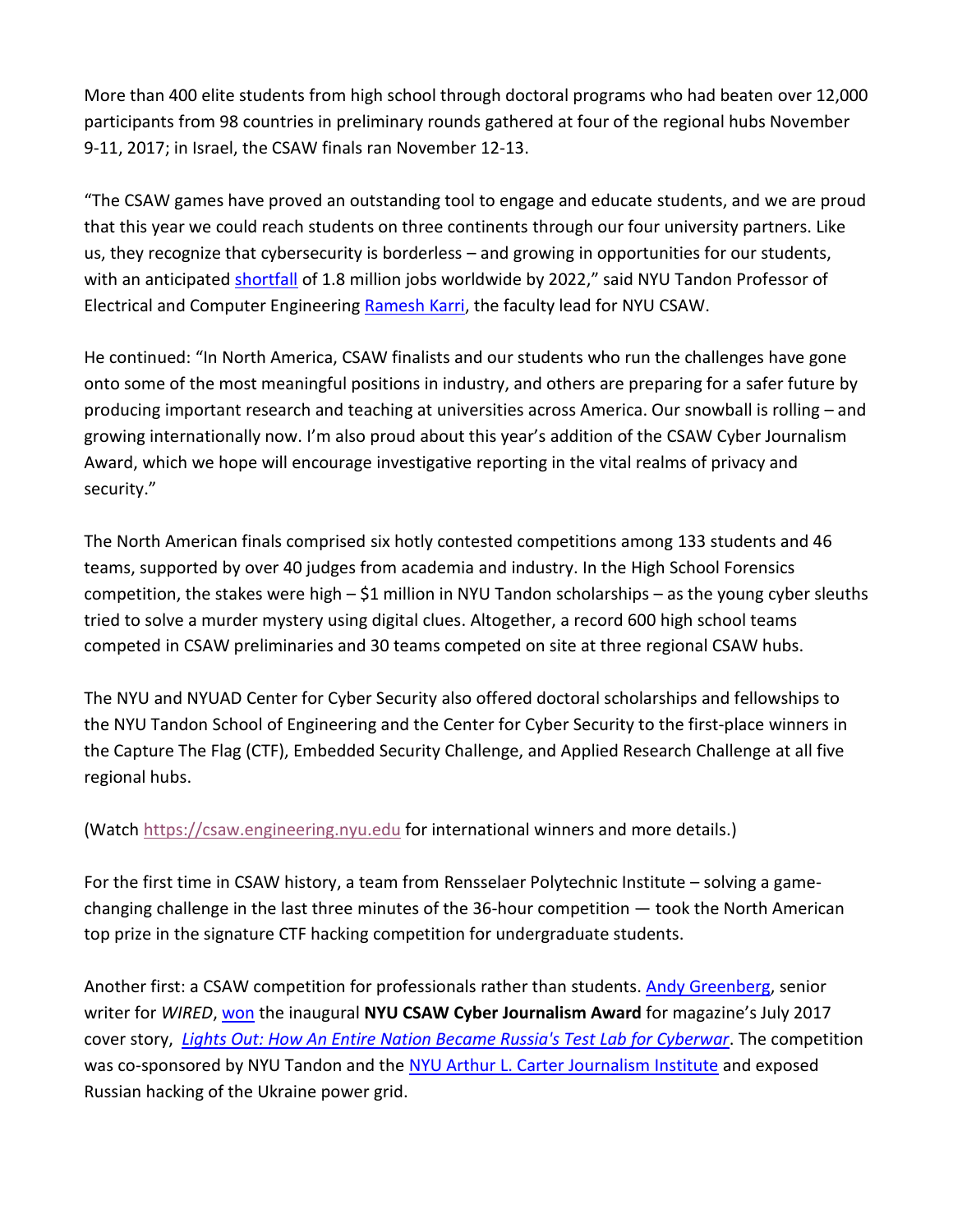Besides the competitions, including the six student challenges, NYU Tandon hosted an industry career fair, speeches, and networking events.

#### **Capture The Flag**

Players of all levels and ages registered for CTF, the flagship event of CSAW. After 48 hours of aroundthe-clock software hacking contests in September, a top-notch group of college students bested nearly 2,400 teams from 95 countries to become finalists at the five global CSAW hubs. For 36 straight hours, 10 North American teams competed in the infamously difficult student CTF final competition. CTFs are considered essential training for students and cybersecurity professionals.

First Place – Team RPISEC, Rensselaer Polytechnic, Troy, New York: Jack Dates ('20), Kareem El-Faramawi ('19), Josh Ferrell ('19), and Max Shavrick ('18).

The school has been a regular winner of both the CTF and the Security Quiz Bowl throughout CSAW's history, and in each of the last three years RPISEC finished in the second or third CTF spots. This year, with two returning competitors from last year's team, RPISEC not only took first place – ending an eight-year reign by Carnegie Mellon teams – but went directly from its nail-biting surge in the 36-hour competition to compete in the finals of the fast-paced Security Quiz Bowl alongside another RPI team that also qualified for the difficult final round. It proved quite the CSAW for RPI: other RPI students successfully hacked a mobile phone and won top prize in the Red Balloon Hardware Hacking Contest.

Second Place – Team 1064CBread: Audrey Dutcher, University of California, Santa Barbara ('18); John Grosen, Massachusetts Institute of Technology ('20); Alex Mieburg, California Institute of Technology ('18); and J.P. Smith, University of Illinois, Urbana-Champaign ('17).

Originally formed as a team of high school students in Dos Pueblos High School in Goleta, California, the team members were so impressive that CSAW organizers made a one-time exception to its undergraduates-only rule for CTF and allowed them to compete against university students. The team members stayed together and took on new teammates as they went off to their university studies. They have become a regular fixture at the CSAW finals, as has the next-generation team at Dos Pueblos, also called 1064CBread. For 2017, the elder 1064CBread team, apparently still fresh despite 36 hours of CTF, topped off their strong showing by taking third place in the rigorous trivia contest, the CSAW Security Quiz Bowl, that immediately followed the CTF.

Third Place – Team PPP, Carnegie Mellon: Corwin de Boor ('18), Samuel Kim ('20), Matthew Savage ('18), and Zachary Wade ('18). The team has been a CTF force since CSAW opened to schools beyond NYU Tandon, taking first place for eight consecutive years.

#### **High School Forensics**

The CSAW HSF challenge introduces high school-age novices to the cybersecurity field, attracting students who enjoy solving puzzles and encouraging newcomers to solve a fictional murder mystery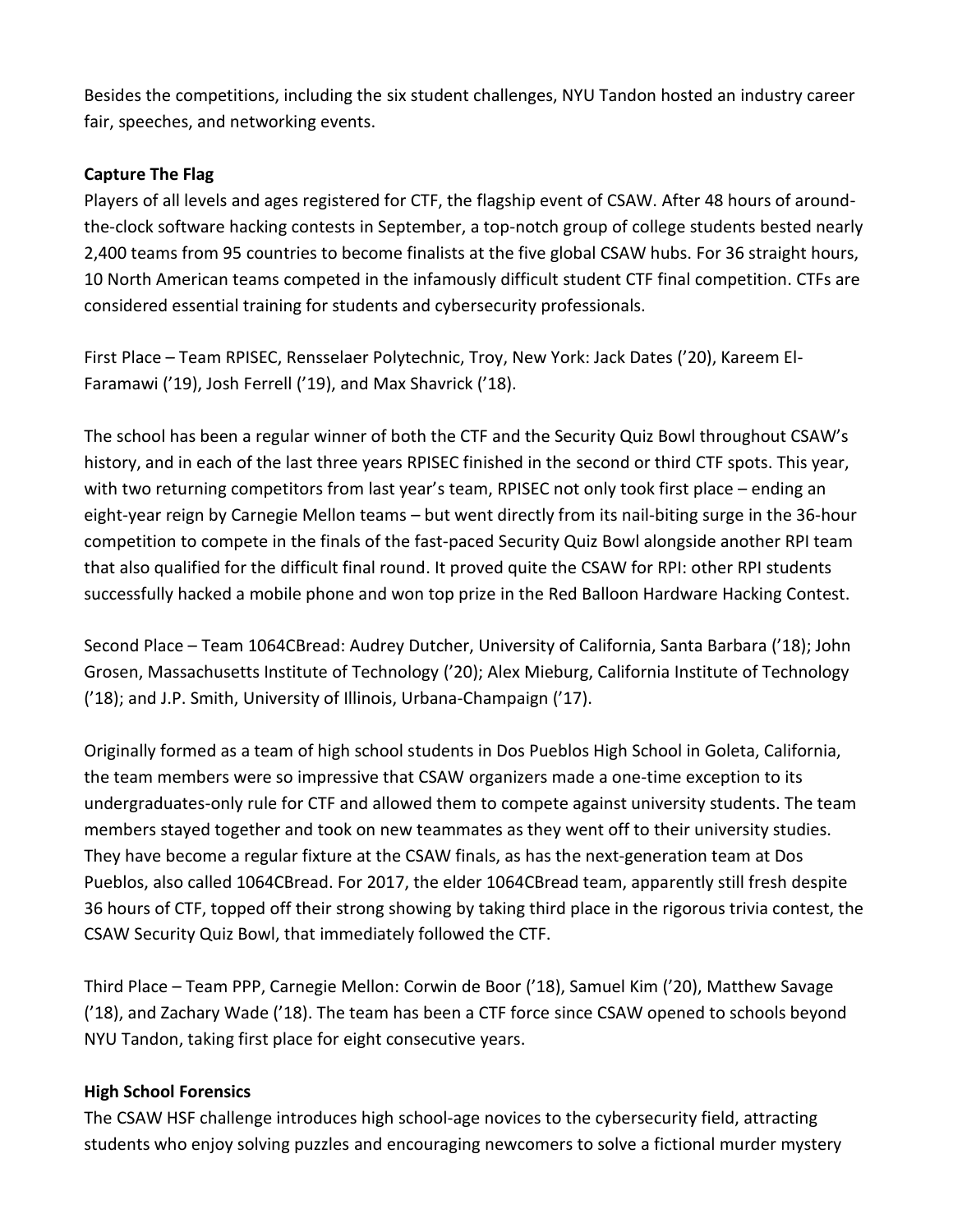using their digital skills. This year, two teams from Montgomery Blair High School in Rockville, Maryland, finished among the top three. The students were challenged to find clues in physical and digital evidence to unmask the identities of a murdering hacking squad.

First Place – Team b1c, Montgomery Blair High School, Rockville, Maryland: Kevin Higgs, George Klees, and Noah Singer. Both Klees and Singer competed last year, when the school took third place.

Second Place – Team Producing Perfection, Poolesville High School, Poolesville, Maryland: Ching-Yuan Lin, Kevin Shen, and Claude Zou. Both Shen and Zou were part of Poolesville teams that placed first in 2015 and 2016.

Third Place – Team n0de, Montgomery Blair High School: Ian Rackow, William Wang, and Daniel Zhu. The three students were finalists with Team n0de in 2016.

## **Embedded Security Challenge**

Founded in 2008, the Embedded Security Challenge — the oldest and largest hardware hacking competition in the world and the most difficult event at CSAW — contributes to worldwide scholarship in the emerging field. The tournament employs a "red team, blue team" format that mimics real-world attacks. This year's challenge, developed in partnership with the U.S. Office of Naval Research, required competitors to make programmable logic controllers more resilient to cybersecurity threats by employing novel fault detection and recovery techniques. Teams demonstrated their solutions on Raspberry Pi microchip platforms. The judging was difficult: only a half-point separated the top four contenders.

The competition is a cornerstone program of NYU's [hardware](http://engineering.nyu.edu/news/2016/10/11/cybersecurity-team-makes-nyu-tandon-crucible-microchip-security) security group. Part of NYU Center for Cyber Security and comprising researchers at NYU Tandon and NYU Abu Dhabi, the group has become a leading force in microchip security. Participants and the student leaders of the competition have spread knowledge of the emerging field to leading universities as faculty members.

First Place – Team UAH, University of Alabama, Huntsville: Thiago Alves and Rishabh Das, advisor Professor Thomas Morris.

Second Place – Team CARES, University of Delaware: Patrick Cronin, Fateme Hosseini, and advisor Professor Chengmo Yang.

Third Place – Team Wildcats, University of New Hampshire: Timothy Harry, Ethan Stewart, Joshua Kuun, Zhiming Zhang, and advisor Professor Qiaoyan Yu. This is the third consecutive year that Team Wildcats won the third-place CSAW prize.

As a side hardware challenge, sponsor **Red Ball Security** challenged students and professionals to hack the hardware of a VoIP phone to win a literal sack of cash and a drone.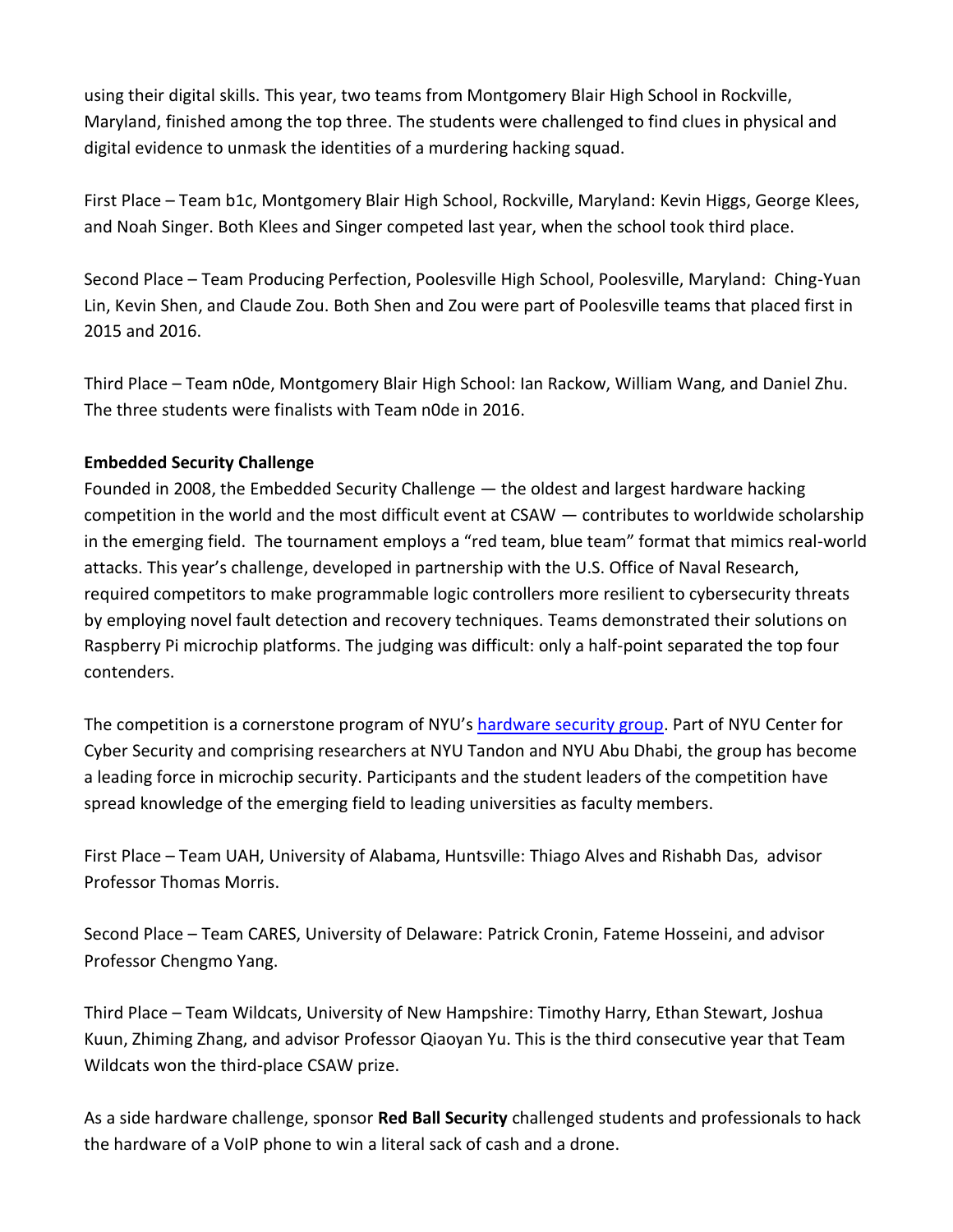#### **Law and Policy**

This competition attracts students who are interested in the nexus of law, policy, and emerging security issues. In the United States, teams presented their recommendations related to the disclosure of investigative methods that use computer code. The competition is led by NYU School of Law students with Zachary K. Goldman, Executive Director of the Center on Law and Security and an adjunct professor of law at NYU School of Law serving in an advisory role.

First Place – United States Naval Academy: Morgan Giraud, Chris Kay, and Lexi Mendolia. Naval Academy teams have been among the top three winners every year since CSAW introduced the Policy Competition in 2014, and took top prize in 2015.

Second Place – Nihar Sheth of the University of Southern California, and Kartik Singh of the University of California, Berkeley.

Third Place – The Bush School of Government & Public Service, Texas A&M: Shannon Abbott and Anne Richmond.

#### **Applied Research**

Recognized as the leading competition for young cybersecurity researchers, the Applied Research Competition considers only peer-reviewed security papers that have already been accepted by scholarly journals and conferences. This year, top academics and practitioners in the field reviewed a record 170 papers to arrive at the list of finalists. During the CSAW final round, one of the student authors of each paper presented their research to judges, who reported a particularly difficult selection because of the impact they expect the research will have both immediately and in the future.

First Place – *[DRAMMER: Deterministic Rowhammer Attacks on Mobile Platforms](https://www.researchgate.net/publication/309451531_Drammer_Deterministic_Rowhammer_Attacks_on_Mobile_Platforms)*. Presenter: Victor van der Veen, Vrije Universiteit Amsterdam. Co-authors Yanick Fratantonio, Martina Lindorfer, and Giovanni Vigna, University of California, Santa Barbara; Daniel Gruss and Clementine Maurice, Graz University of Technology; Herbert Bos, Kaveh Razavi and Cristiano Giuffrida, Vrije Universiteit Amsterdam.

Second Place – *[NEZHA: Efficient Domain-Independent Differential Testing.](http://ieeexplore.ieee.org/document/7958601/)* Presenter: Theofilos Petsios, Columbia University. Co-authors: Adrian Tang, Salvatore Stolfo, Angelos D. Keromytis, and Suman Jana, all of Columbia University.

## Third Place – *[NORAX: Enabling Execute-Only Memory for COTS Binaries on AArch64.](https://www.longlu.org/downloads/NORAX.pdf)*

Presenter: Yaohui Chen, Northeastern University. Co-authors: Dongli Zhang and Rui Qiao, Stony Brook University; Ruowen Wang, Ahmed Azab, Hayawardh Vijayakumar, and Wenbo Shen, Samsung Research America; Long Lu, Northeastern University.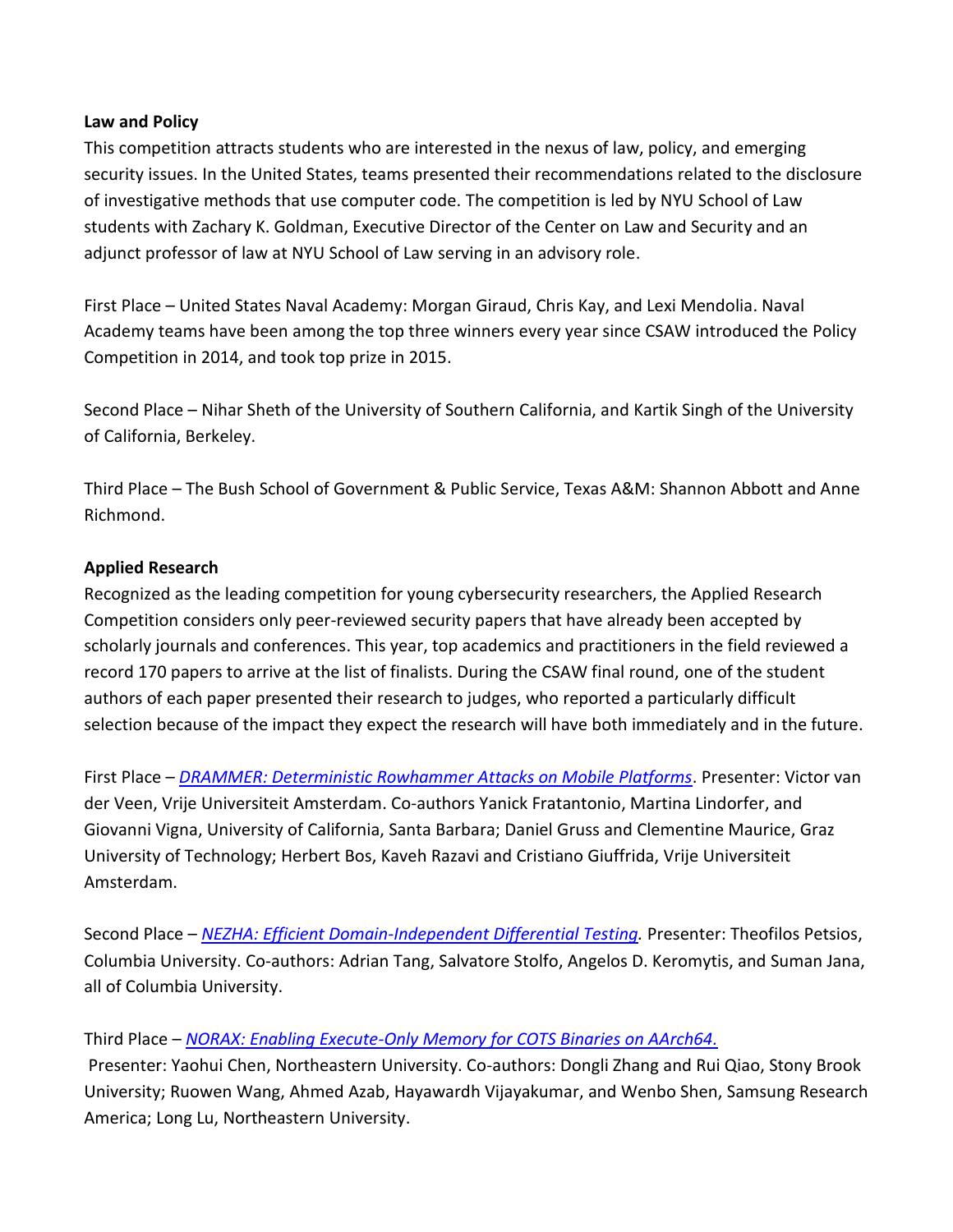#### **Security Quiz Bowl**

During the NYU Tandon CSAW finals, 42 teams – comprised of finalists from other CSAW contests as well as students from throughout New York – tested their knowledge of security technology, history, and culture in a fun and fast-paced Security Quiz Bowl, leading up to the final round that followed on the heels of the 36-hour CTF. Undaunted by sleep deprivation, three of the four finalist teams were comprised of CTF participants.

First Place – Team UMBC Cyber Dawgs, University of Maryland, Baltimore County: Seamus Burke ('20), Christopher Gardner ('18), Zack Orndorff ('18).

Second Place – Team RPISEC57, Rensselaer Polytechnic: Aidan Noll ('19), Kevin Phoenix ('19), Avi Weinstock (doctoral candidate), and Anthony Delorenzo ('19).

Third Place – Team 1064CBread: Audrey Dutcher, University of California, Santa Barbara ('18); John Grosen, Massachusetts Institute of Technology ('20); Alex Mieburg, California Institute of Technology ('18); and J.P. Smith, University of Illinois, Urbana-Champaign ('17).

#### **A Time to Learn and Network**

CSAW was founded in 2003 not simply to engage and educate students but to introduce them to leading professionals and peers who would be able to form important networks when they would become professionals and academics themselves. The 2017 NYU CSAW was no exception.

The keynote presentation was delivered by Andrew H. Tannenbaum, chief cybersecurity counsel for IBM Corporation, whose speech, "How Future Cyber Security Leaders Can Save the World," explored Capture the Flag, both as a rough-and-tumble field game and as a metaphor for cyber security's opportunities and challenges. And nearly 30 corporate and government employers and universities were on hand to recruit CSAW finalists and other New York-area cybersecurity students for internships and career positions. Dino Dai Zovi, co-founder and CTO of Capsule8, keynoted the Security Expert Luncheon with insight into scaling up security using automation techniques.

CSAW '17 North American Sponsors are: Gold Level — Capsule8, IBM, the United States Navy Office of Naval Research, Palo Alto Networks; Silver Level — BAE Systems, Bridgewater; Bronze Level — Bloomberg, Facebook, Jane Street, Jefferies, JPMorgan Chase & Co., Raytheon, RBC Capital Markets, TD Bank, Uber; Supporting Level — Cubic Corporation, William & Flora Hewlett Foundation, National Security Agency, NCC Group, Rhymetec, The Ruth & Jerome A. Siegel Foundation, [Two Sigma,](https://www.twosigma.com/) United States Secret Service; Contributing – Applied Computer Security Associates, Carnegie Mellon University, CTFd, Optiv, Red Balloon Security, Sandia National Laboratories, [Synack.](https://www.synack.com/company/)

## *About the NYU Tandon School of Engineering*

*The NYU Tandon School of Engineering dates to 1854, when the NYU School of Civil Engineering and Architecture as well as the Brooklyn Collegiate and Polytechnic Institute (widely known as Brooklyn*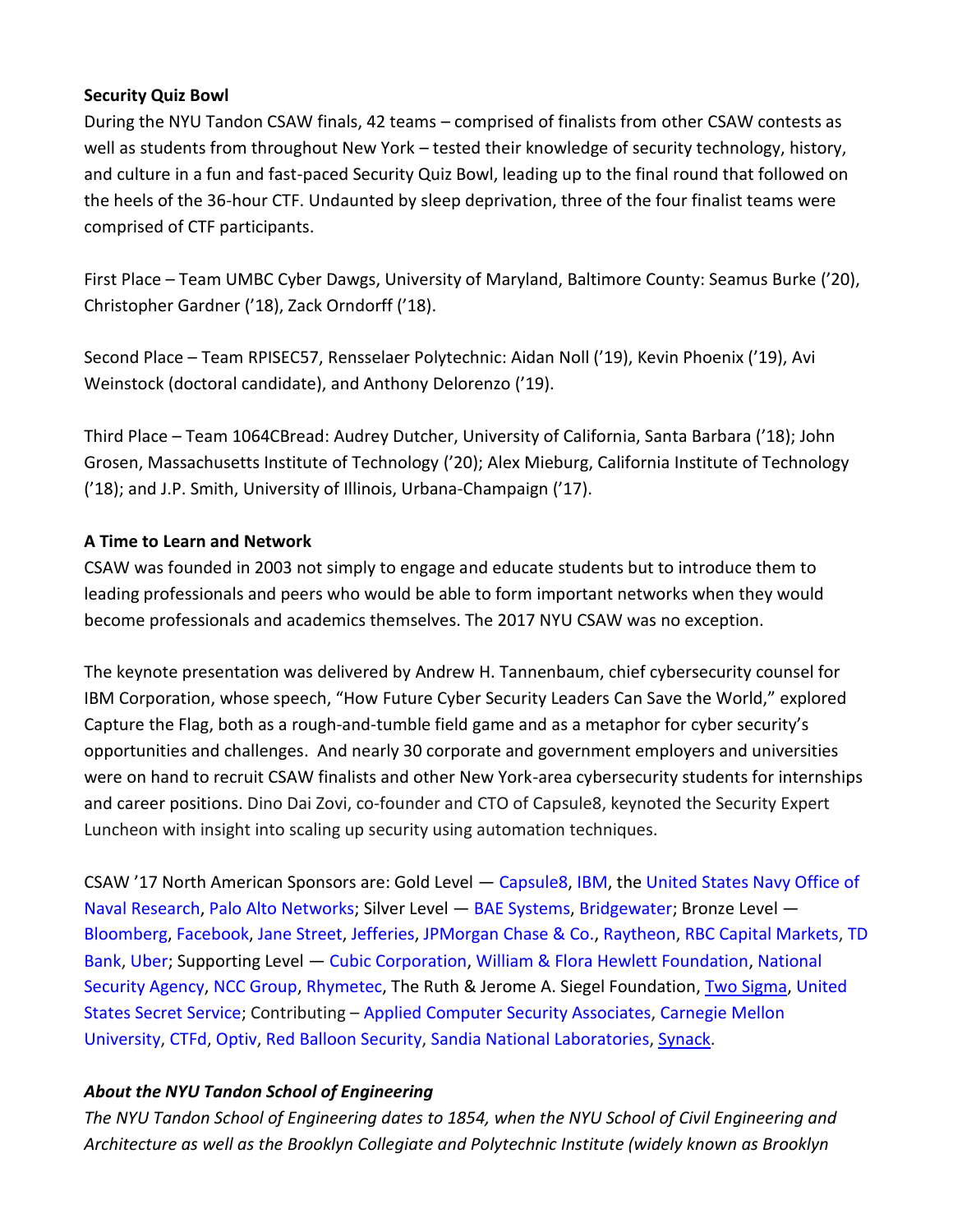*Poly) were founded. Their successor institutions merged in January 2014 to create a comprehensive school of education and research in engineering and applied sciences, rooted in a tradition of invention, innovation and entrepreneurship. In addition to programs at its main campus in downtown Brooklyn, it is closely connected to engineering programs in NYU Abu Dhabi and NYU Shanghai, and it operates business incubators in downtown Manhattan and Brooklyn.* [http://engineering.nyu.edu.](http://engineering.nyu.edu/)

#### *About NYU Abu Dhabi*

*NYU Abu Dhabi consists of a highly selective liberal arts and science college (including engineering), and a world center for advanced research and scholarship — all fully integrated with each other and connected to NYU in New York. Together, NYU New York, NYU Abu Dhabi, and NYU Shanghai form the backbone of a unique global network university, with faculty and students from each campus spending "semesters away" at one or more of the numerous study-abroad sites NYU maintains on six continents. For more information, visit [nyuad.nyu.edu/en.](http://nyuad.nyu.edu/en)*

#### *About IIT Kanpur*

*Indian Institute of Technology, Kanpur, is one of the premier institutions set up by the Government of India. Registered in 1959, the institute was assisted by nine leading institutions of U.S.A in the setting up of its academic programs and laboratories during the period 1962-72. With its record of pathbreaking innovations and cutting-edge research, the institute is known the world over as a learning centre of repute in engineering, science and several inter-disciplinary areas. In addition to formal undergraduate and postgraduate courses, the institute has been active in research and development in areas of value to both industry and government. For more information, visit [www.iitk.ac.in.](http://www.iitk.ac.in/)*

#### *About Grenoble INP - Esisar*

*Grenoble INP - Esisar is part of Grenoble INP Institute of engineering univ. Grenoble Alpes, which brings together six renowned engineering schools, close to the industrial world and open to international exchanges. Grenoble INP is one of Europe's leading technology universities, at the heart of innovation* for more than a century. It offers a range of engineering, masters and doctoral courses both in French *and in English, driven by world-class research in 37 laboratories, and 6 state-of-the-art technology platforms, developed in partnership with other institutions. Esisar engineers are trained in Embedded Systems and IT technologies, with a cutting-edge curriculum spanning Electronics, Computer Sciences/IT, Control and Networks. Esisar and the associated research laboratory LCI host the industrial chair of Excellence Trust which aims at developing innovative teaching and research programs in cyber security.*

#### *About Ben-Gurion University*

*Ben-Gurion University of the Negev is the fastest growing research university in Israel, fulfilling the vision of David Ben-Gurion, Israel's first prime minister, who envisaged the future of Israel emerging from the Negev. From medicine to the humanities to the natural sciences, BGU conducts groundbreaking research and offers insightful instruction. The University is at the heart of Beer-Sheva's transformation into the country's cyber capital, where leading multi-national corporations leverage*